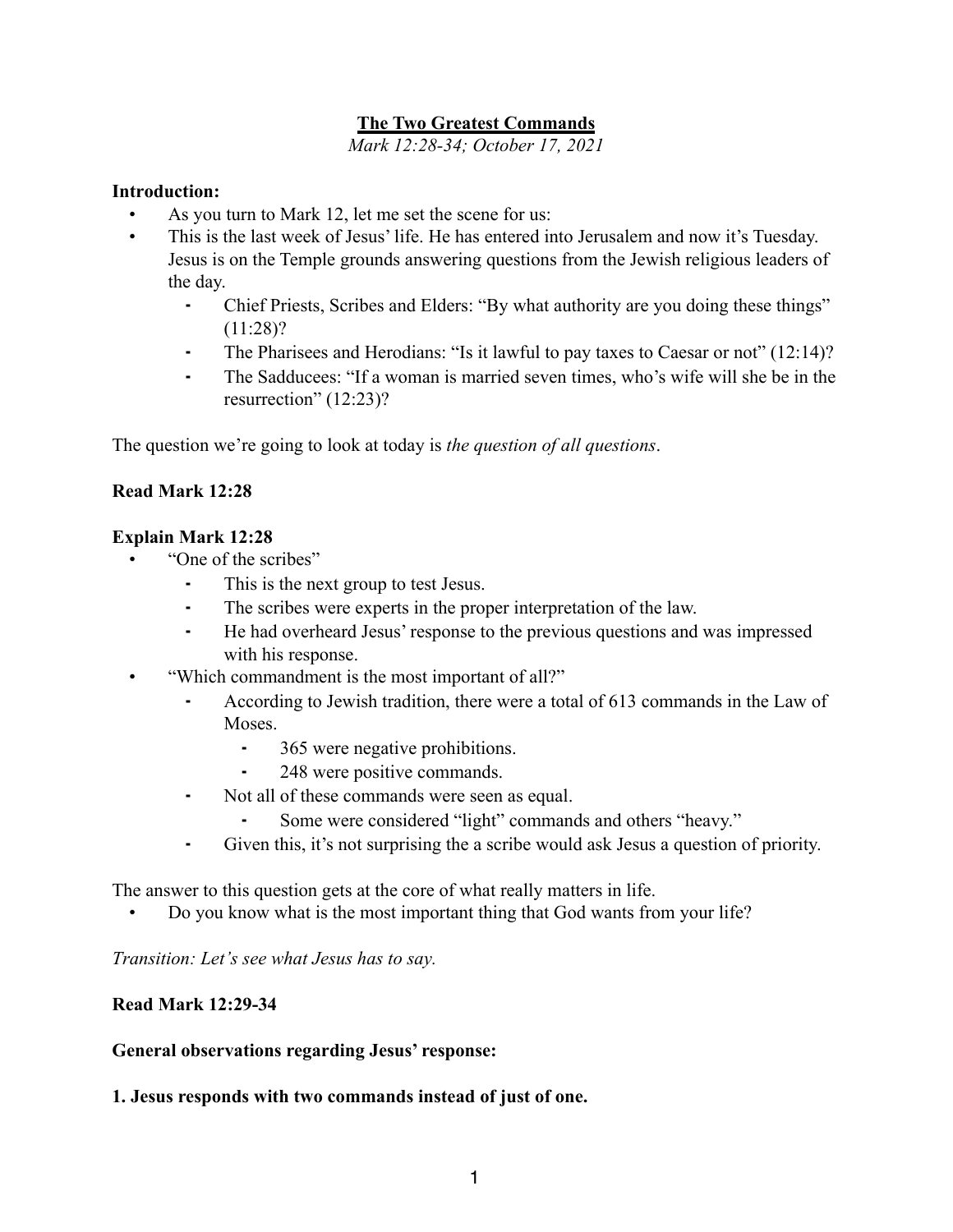- "The most important is..."
- "The second is this "
- The order does matter.
- We'll comeback to why he gives two commands and the significance of the order in a second.

#### **2. The two commands are quotes from two separate passages in the Law of Moses.**

- Deuteronomy 6:4-5
	- ⁃ This passage is called the *Shema* (for *"Hear"*)
	- It is recited by devout Jews morning and evening.
	- ⁃ Some have said it is as important to Judaism as the Lord's Prayer to Christianity (so Edwards).
- Leviticus 19:18

#### **3. The scribe affirms Jesus' answer which elevates the moral over the ritual or ceremonial.**

• This isn't a new insight for the Jewish people. The was the biblical perspective of the OT.

*"Has the Lord as great delight in burnt offerings and sacrifices, as in obeying the voice of the Lord? Behold, to obey is better than sacrifice, and to listen than the fat of rams." (1 Samuel 15:22, ESV; from the mouth of Samuel to Saul when he was rejected as king)*

- See also Prov. 21:3; Isa. 1:11-18; 43:22-24; Hos. 6:6; Amos 5:21-24; Micah 6:6-8
- What is most important is a right relationship with God and with others.
- The most sacred of rituals have no meaning unless they are expressions of our love for God and others.

#### **4. These are the two greatest commands in the Law.**

In Matthew, Jesus takes it a step further:

"*On these two commandments depend all the Law and the Prophets."*" (Matthew 22:40, ESV)

- "Why does Jesus give two commands instead of just one?"
	- Craig Blomberg notes that Jesus fuses these commands together "... in a way that makes claims of doing one without the other nonsensical."
	- In other words, these two are the greatest because nothing can truly be obeyed unless these two are observed. It takes both of these commands to do what's most important in life.
	- ⁃ The two commands stand together and each requires the other. Loving God without loving your neighbor results in mysticism and loving your neighbor without reference to God results in humanism (so James Edwards).
	- ⁃ If we were to dig further into the Ten Commandments, we'd see that this is how they are structured:
		- The first four have a vertical aim regarding a right relationship with God.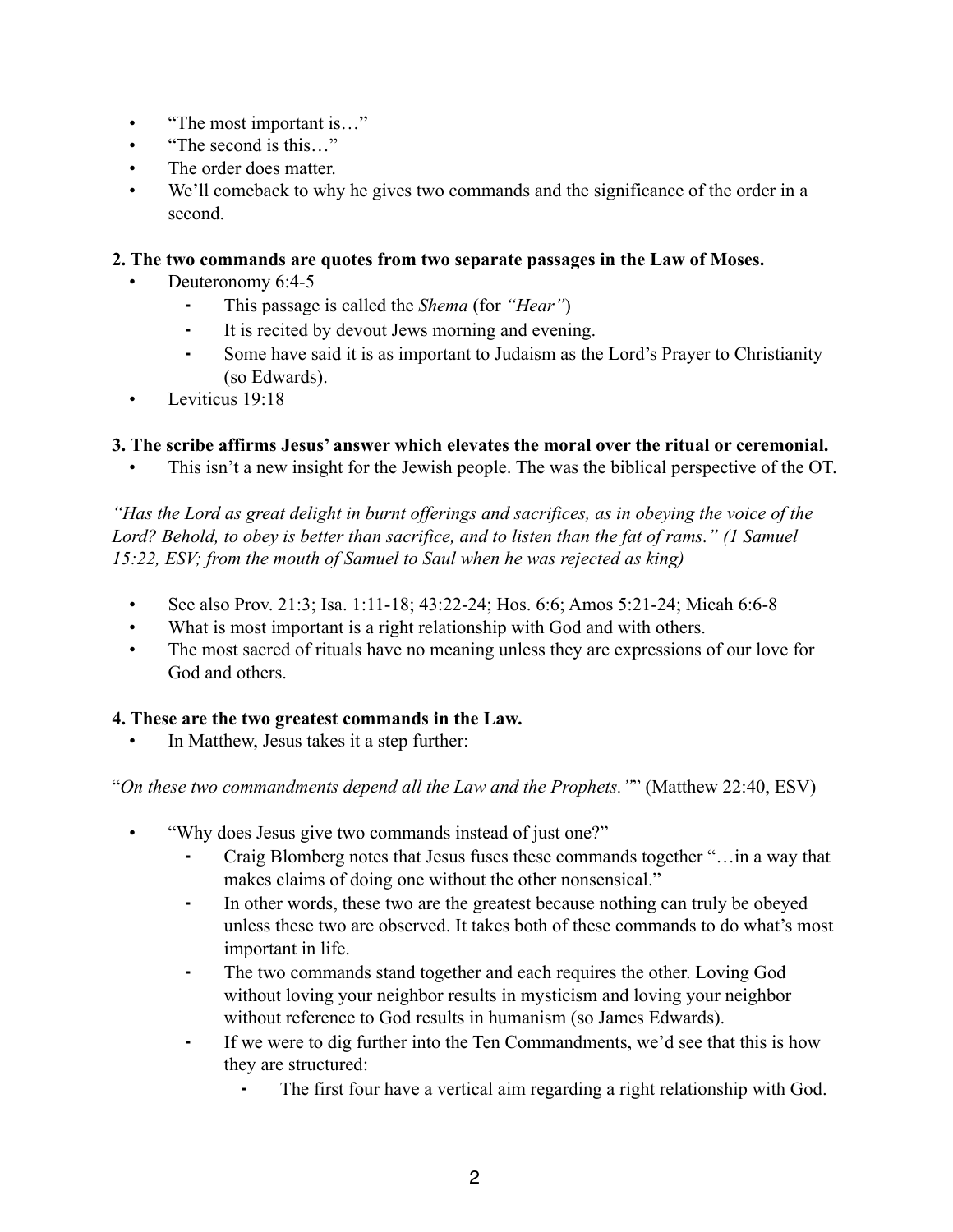In other words, love God.

- ⁃ gods, Idols, Lord's name in vain, Sabbath
- The final six have a horizontal aim regarding right relationships with others. In other words, love others.
	- ⁃ Honor parents, Murder, Adultery, Steal, Lie, Covet

*Transition: Let's dig in to these two commands. There are 3 truths that I want to challenge you with today. The first one is…*

### **I. Love God with all your…Everything (28-30).**

### **Who should we love? "The Lord our God, the Lord is one."**

- God is worthy of our love.
	- This is a statement of uniqueness and exclusivity.
		- There is one God. He is our God. He is the only God.
		- ⁃ This one God exists in three persons: The Father, the Son, the Holy Spirit.
	- ⁃ We should love God because of who he is.

"*The Lord, the Lord, a God merciful and gracious, slow to anger, and abounding in steadfast love and faithfulness, keeping steadfast love for thousands, forgiving iniquity and transgression and sin*" (Exodus 34:6–7, ESV)

- God's love enables us to love him. As a result, our love is a response to his love for us.
	- We don't love God *so that* he will love us. It's because he loves us that we have the capacity to love him in response.
	- We will love God to the extend that we recognize and experience his extravagant love towards us.
	- ⁃ Listen to how Jesus describes the love of the sinful woman who anointed his feet with oil:

"*Therefore I tell you, her sins, which are many, are forgiven—for she loved much. But he who is forgiven little, loves little.*" (Luke 7:47, ESV)

> ⁃ Jesus' point isn't that some are forgiven a lot and some are forgiven a little. Rather, this woman was aware of her sinfulness and of how much she had been forgiven. She knew and experienced the love of God and as a result couldn't but help love in return.

#### **How should we love? "Love with ALL your…."**

- Jesus gives four categories: heart, soul, mind and strength.
	- *Mind* is not included in Deut. 6:4-5.
- As multiple scholars have noted, Jesus isn't intending to provide a "psychological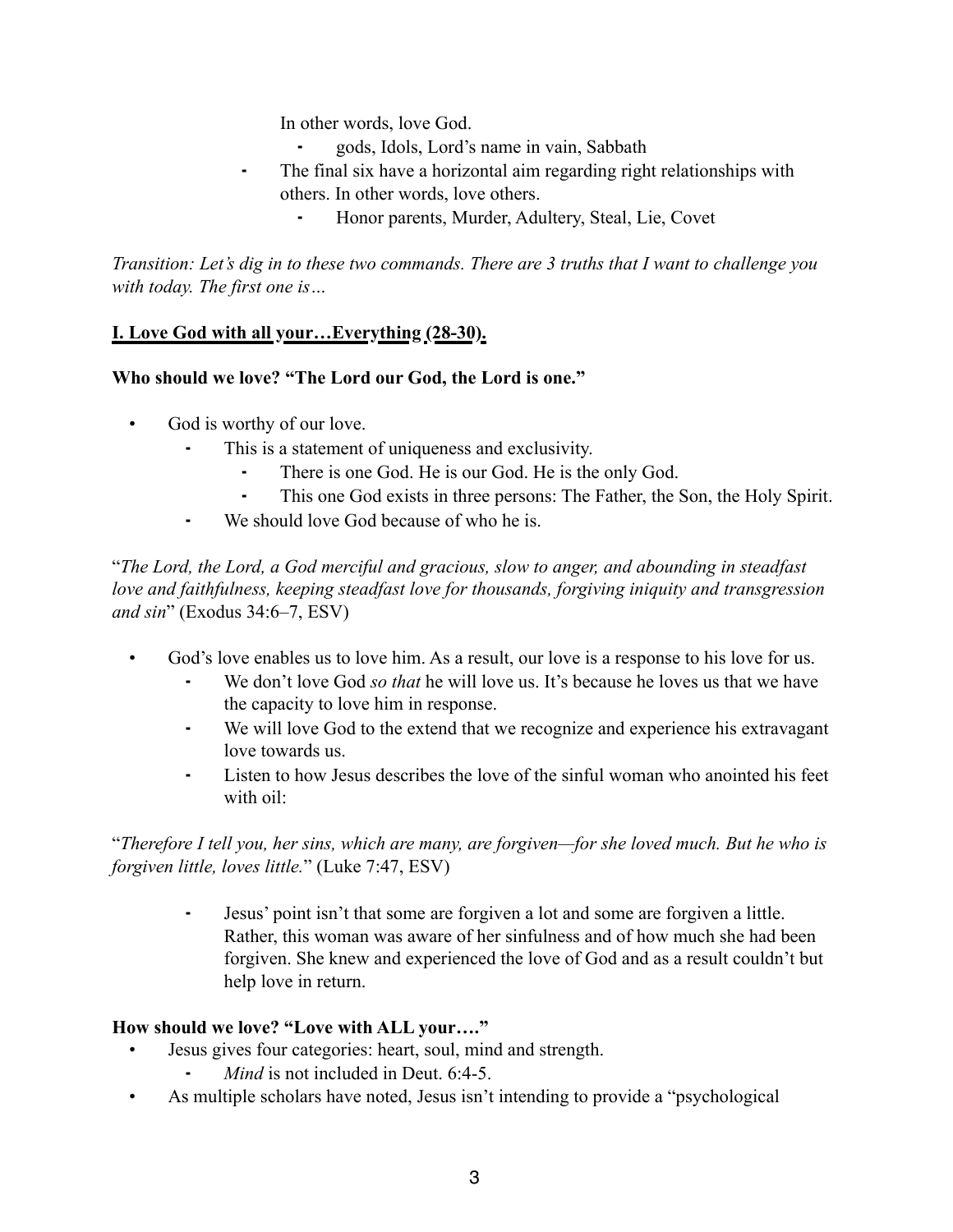analysis of human personality" (Hiebert, Akin, Carson).

- Rather, these are overlapping categories together demanding a response of everything you are and everything you have.
- Think of it this way: there is an explosion of love that...
	- ⁃ Begins your **heart** with your affections and desires satisfied and filled with the love of God,
	- It expands to your **soul** and **mind** including your intelligence and thoughts,
	- ⁃ And then moves outward to your entire being with you using your **strength**, your will and your entire body (mouth, hands, feet, talents, skills) to love God.
- All four categories are modified with the word "all," reenforcing that this is a total response of love and devotion to God.
	- This is a call to love God with all that you are and everything that you have.
- When you love God this way...
	- Every area of your life is opened and available to God. Is it?
	- Every relationship of your life is influenced. Is it?
	- You can't compartmentalize your love for God.
		- ⁃ It's not...I love God on Sunday mornings and at Community Group.
			- Rather, it's I love God with every second of every day.
		- ⁃ It's not…I love God with 10% of my income.
			- Rather, it's I love God with ALL the money that I have.
		- ⁃ It's not…God: First, Marriage: Second, Family: Third, Church: Fourth, Work: Fifth.
			- Rather, it's God: First, God in my Marriage: Second, God in my Family: Third, God in my Church: Fourth, God in my work: Fifth.

## **When I look at the world that we live in, this is what people deem most important:**

- Money and Possession
- Sex
- Family (in particular, my kids and grandkids)
- Sports: Patriots, Red Sox (two Grand Slams in the first two innings!), Bruins, Celtics
- Work

God is the last thing in most people's thinking, let alone priorities.

Yet, Jesus is saying, "This is what you were made for. To know and love God!"

## **Sidebar: Why Discipleship Groups? For the purpose of** *accelerated spiritual growth***.**

In short, we see it as a space for disciples to help each other grow in their love for God.

## **II. Love Others as You Love Yourself (31).**

## **What is the relationship between loving God and loving others?**

The order of these commands matters.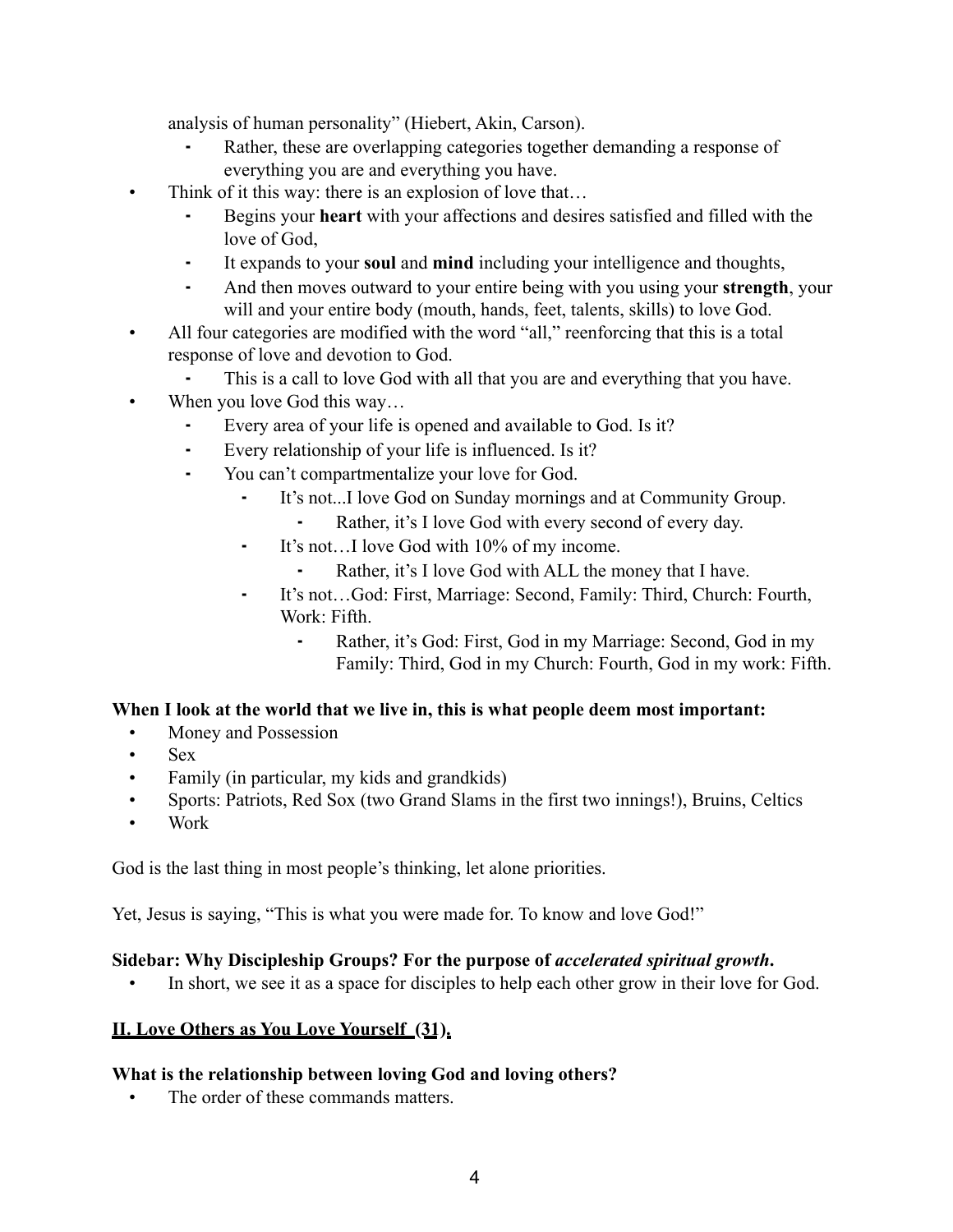- ⁃ The most important command is "to love God."
- Loving God is what makes it possible for me to love my neighbor.
- As one author notes, "We will love others best when we love God most….We are only able to give freely to others what we have received freely from him. " (Jon Bloom).
- This is the message of 1 John 4:7-12.

### "*Beloved, let us love one another, for love is from God, and whoever loves has been born of God and knows God….*" (1 John 4:7, ESV)

- Loving others is the visible expression and manifestation of our love for God.
- An explosion of love in your heart cannot just extend vertically to God, it must extend horizontally to those around you.

# **Who is your neighbor?**

- In the OT and context of Deut. 6, "neighbor" referred to fellow Jews.
- But Jesus and the early church expanded the idea of "neighbor" to all of humanity, even my enemies (see Luke 6:35; Luke 10:25-37 and the parable of the Good Samaritan).
- Practically speaking, start with those closest to you and then extend outward:
	- ⁃ Home: those you live with (roommates, spouse, kids, family)
	- ⁃ Actual neighbors
	- ⁃ Church family (Community Group, Serve Team)
	- **Workplace**
	- The city you live in
- This is a call to love the neighbors that you don't even choose and whom you might not naturally chose to love.

# **How are you to love your neighbor? "AS" yourself.**

- This is a very radical command that cuts at the very root of sin in our lives.
- Think about this:
	- How do you pursue your own satisfaction and well-being in life?
	- ⁃ Think about *what* you pursue and *how* you go after it.
	- Love others that way!!!
- Let's make this practical:
	- Apply the same energy, passion, zeal and creativity that you use to pursue your own satisfaction…apply that to others.
	- ⁃ As you long for food, as you long for clothing, as you long for a great job, as you long for a place to live, as you long for a family, as you long for good grades, as you long for safety and security, as you long for friendships, as you long to be welcomed…SO LOVE YOUR NEIGHBOR!!!
	- ⁃ Love others by longing for the same things and in the same way that you pursue your own satisfaction in life.
- As I begin to really wrestle with this, I realize that loving others this way requires sacrifice.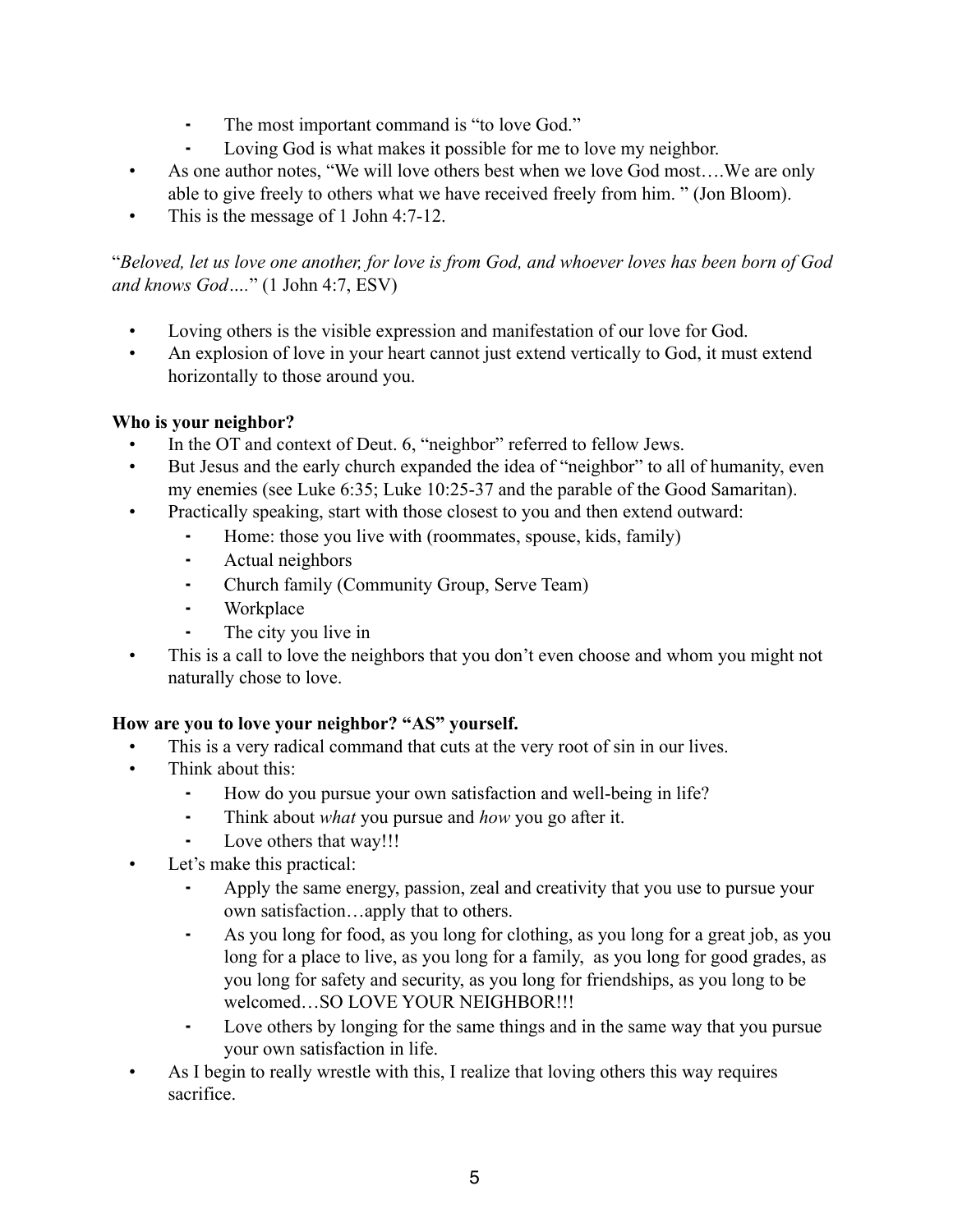- ⁃ Sacrifice of time, convenience and comfort.
- It will be costly and inconvenient.
- ⁃ To do this will require intentionality.

### **A few pratical suggestions:**

- Start by praying for others around you and ask God open your eyes and lead you in how he wants you to love them.
- Be intentional with others.
	- Put your phone away.
	- Ask about their life.
	- Follow up on things they've shared with you.
	- ⁃ Reflect on this:
		- ⁃ What do you wish your roommate, spouse, co-workers and classmates would do to you to show love and support?
		- ⁃ What do you think your roommates, spouse, co-workers and classmates wished you'd do to them to show love and support?
- Be an encourager.
- Seek specific ways to help.
	- The more specific, the better.
	- ⁃ "I have an extra hour today, how can I spend it helping you?"

### **Sidebar: Why Discipleship Groups? For the purpose of** *accelerated spiritual growth***.**

- I need others to help me in my pursuit of loving others well.
- Leading a Discipleship Group is a tangible way to love others.
- As I long for my own spiritual growth, I long to see other men and women accelerate in their spiritual growth.

#### **Dream with me:**

- What the world most needs right now is to see the church living with this kind of neighborly love.
- What if we saturated every block, every street of Medford and surrounding cities with disciples who are striving to love their neighbors this kind of way?

## **III. Look to Jesus for Pardon and Power (32-34).**

Our response to these two commands exposes our hearts and lays bare our souls. And let's be honest, none of us have perfectly kept these two commands. In fact, if we're honest, even our best attempts are polluted the presence of indwelling sin in our lives, especially that of selfishness.

Who will deliver us from our own sinfulness?

"*For God has done what the law, weakened by the flesh, could not do. By sending his own Son in*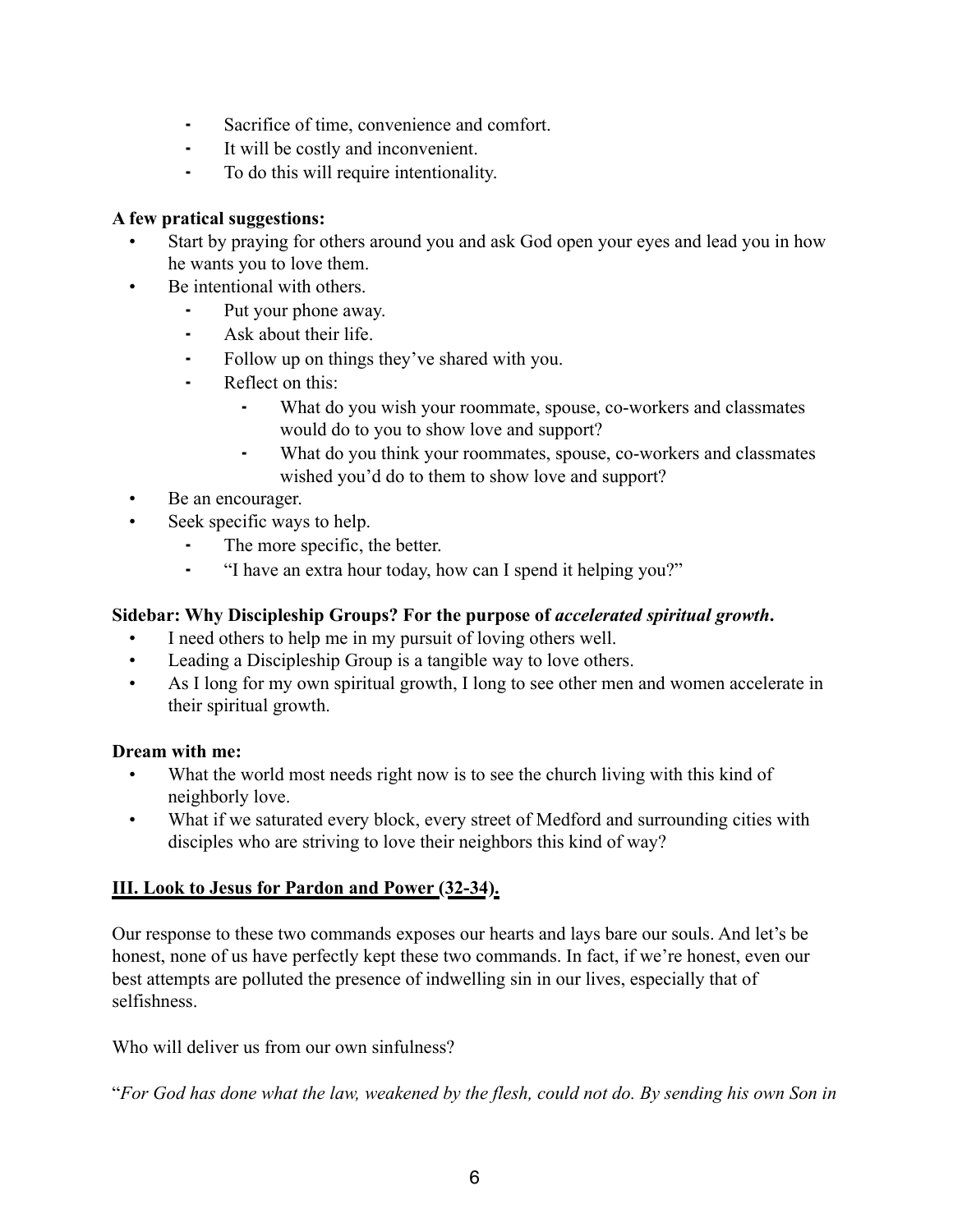*the likeness of sinful flesh and for sin, he condemned sin in the flesh, in order that the righteous requirement of the law might be fulfilled in us, who walk not according to the flesh but according to the Spirit.*" (Romans 8:3–4, ESV)

JESUS!!!

- Jesus is the only one who has perfectly fulfilled these two commands. He has loved the Father with ALL his heart, soul, mind and strength. He has loved us, his neighbors, even while we were still his enemies.
- Sin is condemned through Jesus' perfect life and sacrificial death.
- When you come to Jesus, you are completely forgiven of your constant failure to keep God's commands and his perfect keeping of them is credited to your account!

### **This is why Jesus responds the way he does to the scribe in 12:34: "You are not far from the kingdom of God."**

- The scribe was coming to pass judgment on Jesus but Jesus ends up passing judgment on the scribe.
- Jesus is not saying, "You're close, try harder."
- Rather, he's saying: "You enter the kingdom by drawing near to me. You need to be made new. You need a new heart. You need to be changed from the inside out. And guess what: when you draw near to me, I will make you a new creation."
- This was the promise of the New Covenant:

"*And the Lord your God will circumcise your heart and the heart of your offspring, so that you will love the Lord your God with all your heart and with all your soul, that you may live.*" (Deuteronomy 30:6, ESV)

## **Make Jesus your focus. Look to Jesus for pardon and power!!!**

- As you pursue Jesus, here's what's going to happen:
	- You will discover more and more of your own sin and of your own devotion to lesser gods.
	- This will drive you to seek for more and more of Jesus. More Pardon! More Power!
	- You will find that God's grace is sufficient and you can't out-sin God's grace.
- As a result of this moment by moment looking to Jesus, by making him your greatest treasure, by having your soul satisfied by Jesus, we will receive power to love others.
- The fruit of your life will be love.

"*But the fruit of the Spirit is love, joy, peace, patience, kindness, goodness, faithfulness, gentleness, self-control; against such things there is no law.*" (Galatians 5:22–23, ESV)

• The Spirit enables you and me to live the way the law originally intended for the Jews to live.

## **The Point: Draw near to Jesus to receive pardon and power to love God with all your**